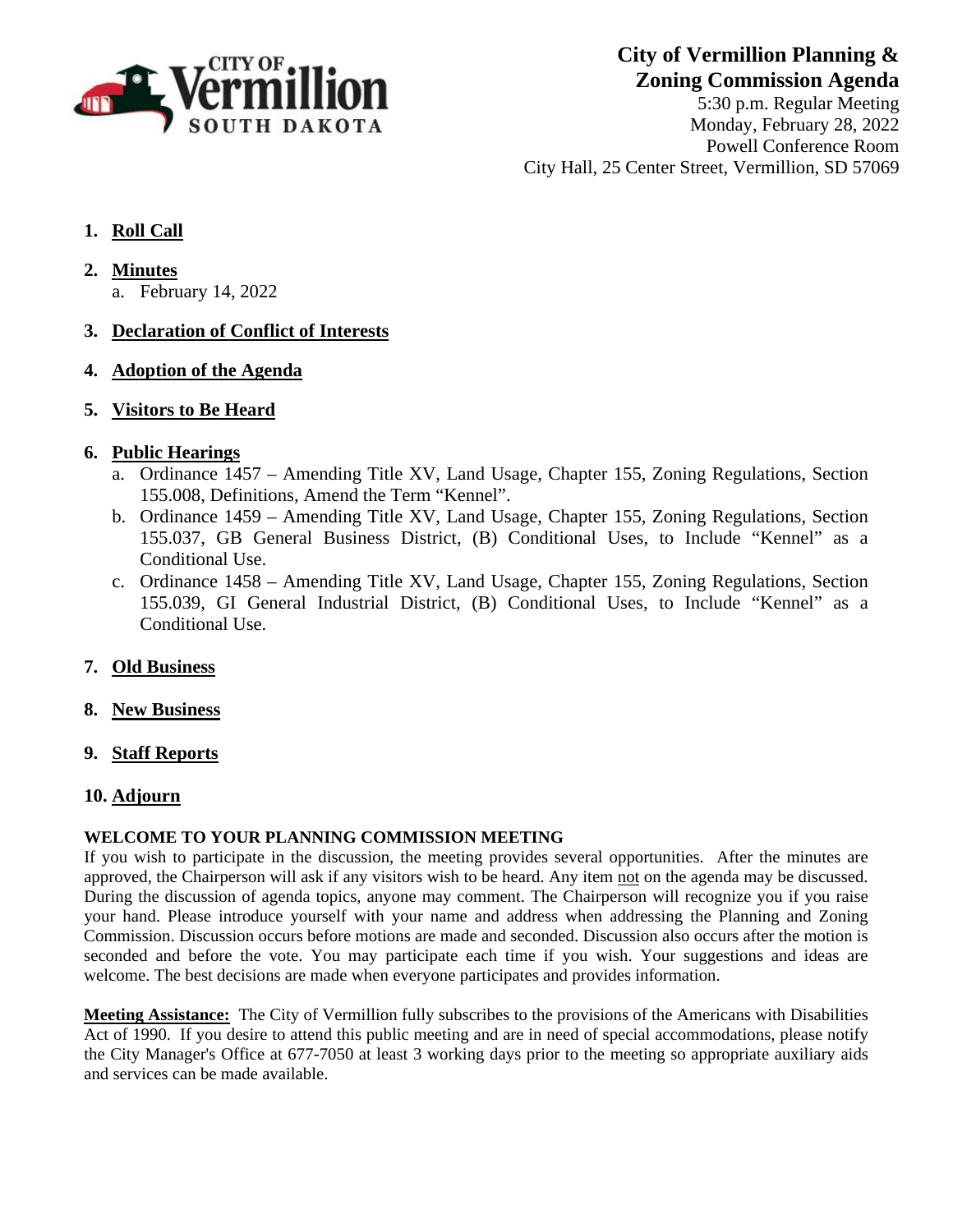Unapproved Minutes Vermillion Planning and Zoning Commission Monday, February 14, 2022 Regular Planning and Zoning Commission Meeting The regular meeting of the Vermillion Planning and Zoning Commission was called to order in the Powell Conference Room at City Hall on February 14, 2022 at 5:30 p.m. 1. Roll Call City Planning and Zoning Commissioners Present: Fairholm, Fitzgerald, Forseth, Heggestad, Merrigan, Steele, Tuve. City Planning and Zoning Commissioners Absent: Gestring, Wilson City Staff present: José Domínguez, City Engineer; Stone Conley, Assistant City Manager 2. Minutes a. January 24, 2022 Joint Planning and Zoning Commission Meeting. Fairholm requested that the fourth paragraph from the bottom of page 2 of 3 be to say "…point of order to clarify…". Moved by Commissioner Merrigan to adopt the January 24, 2022 meeting minutes with the proposed amendment, seconded by Tuve. Motion carried  $7 - 0$ . 3. Declaration of Conflict of Interest Forseth noted that he owns investment property in Vermillion. 4. Adoption of the Agenda Moved by Fairholm to adopt the agenda as published, seconded by Steele. Motion carried 7-0. 5. Visitors to be Heard None. 6. Public Hearings None 7. Old Business None. 8. New Business a. Informational meeting to discuss possible amendment to Zoning Ordinance, Section 155.037 GB General Business District. Dominguez presented to the agenda memo from the City's Planning and Zoning Commission packet regarding a possible amendment to the City's Zoning Ordinance. The amendment would be centered on creating a new use

within the GB General Business district for kennels. The new use would be a conditional use. Dominguez also stated that he had a received an email from Ms. Michelle Maloney (2822 Cherokee Ct.) in support of a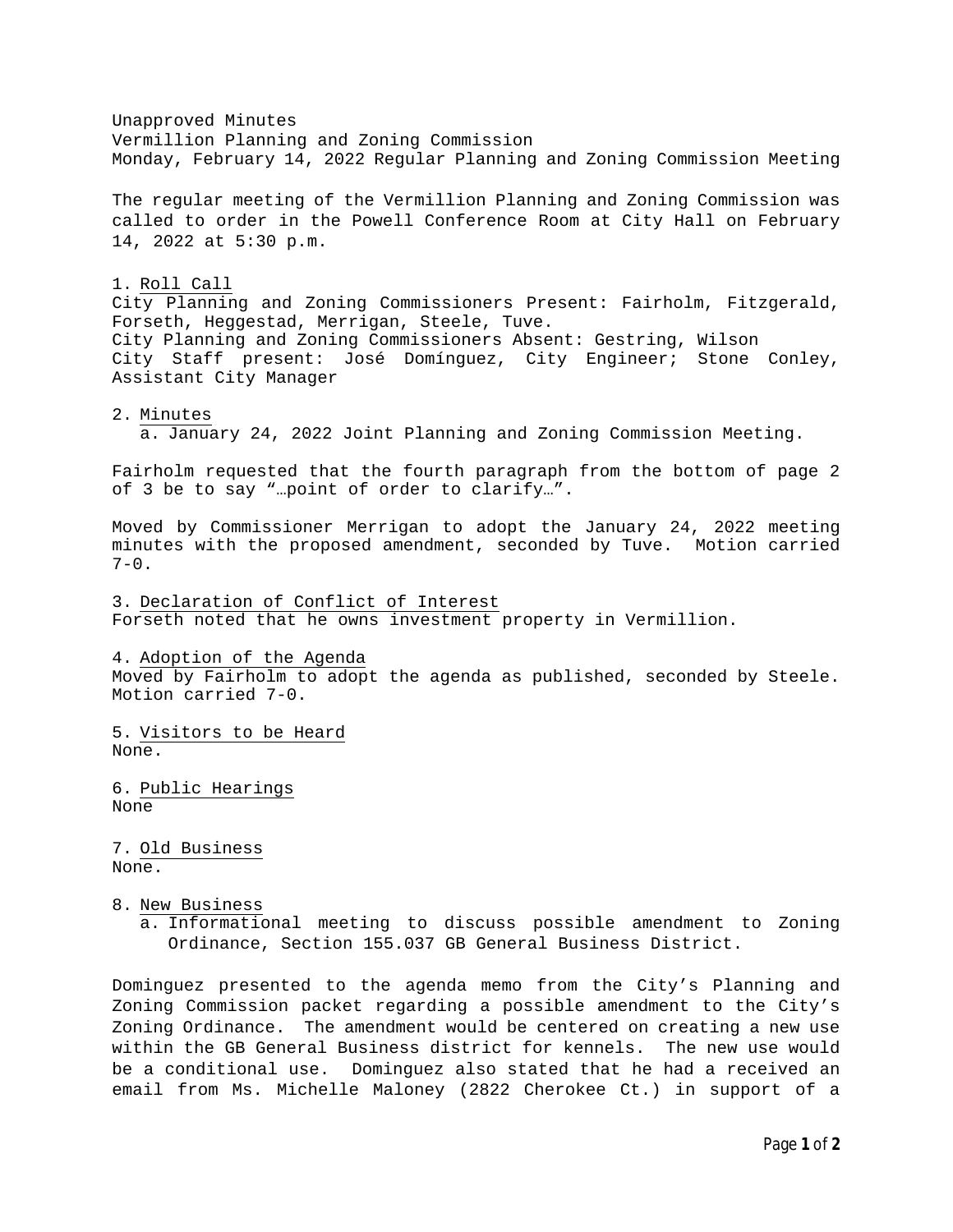future amendment to the ordinance allowing kennels. Staff asked direction from the Commission to see if the amendment should be City initiated.

Forseth opened the floor to public comment.

Mr. Hazen Bye (2625 N University Rd.) stated that he believed there is a need for kennels and "doggie day cares" in the community, and that this amendment would provide for these services.

Discussion followed.

Moved by Merrigan directing Staff to start the Zoning Ordinance amendments to allow "kennels" as a conditional use in the GB General Business and GI General Industrial districts, seconded by Fitzgerald. Motion carried 7-0.

9. Staff Report Slurry Seal

10. Adjourn

Moved by Tuve to adjourn, seconded by Steele. Motion carried 7-0, Forseth declared the meeting adjourned at 5:56 p.m.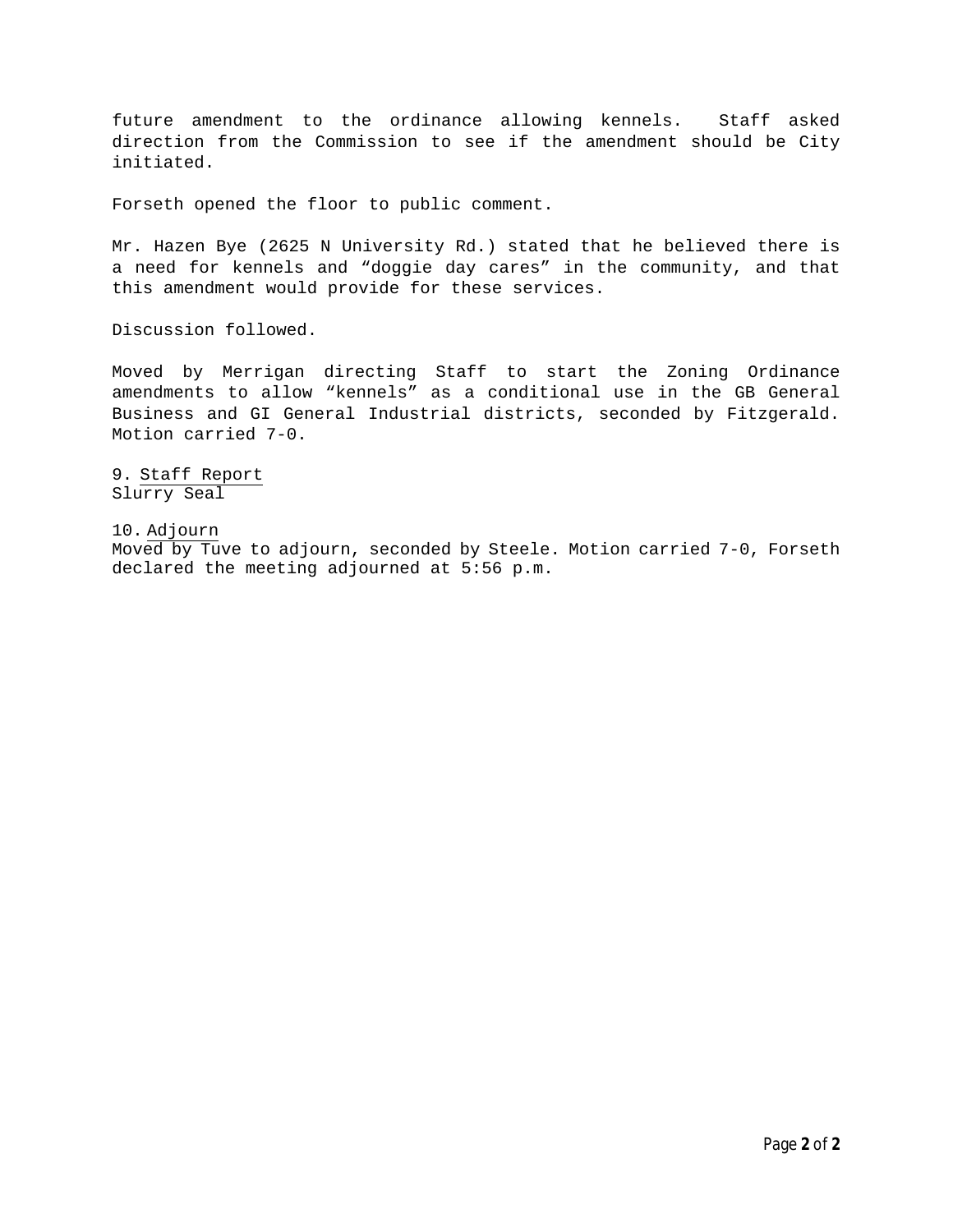

# *Planning and Zoning Commission Agenda Memo*

| <b>From:</b> | Jose Dominguez, City Engineer                                                                                                              |
|--------------|--------------------------------------------------------------------------------------------------------------------------------------------|
| Meeting:     | <b>February 28, 2022</b>                                                                                                                   |
| Subject:     | Ordinance 1457 – Amending Title XV, Land Usage, Chapter 155, Zoning<br>Regulations, Section 155.008, Definitions, Amend the Term "Kennel". |
|              | <b><i>Presenter:</i></b> Jose Dominguez                                                                                                    |

*Background:* In November 2021, the City received a request for the construction of a kennel within the GB General Business district. After reviewing the zoning ordinance to ensure that the use was allowed, it was discovered that "kennels" are not allowed within General Business zoning district as a stand-alone use. The only way a "kennel" is allowed is in conjunction with veterinary clinics.

At the February 14<sup>th</sup> Commission meeting, Staff was directed to commence a City initiated zoning amendment. This zoning amendment would modify the definition of the word "kennel" and would place "kennels" as conditional uses in the GI General Industrial and GB General Business districts.

*Discussion:* The current Zoning Ordinance was adopted in 2019. This zoning ordinance amended the 2008 zoning ordinance. The 2008 ordinance included "kennels" as a conditional use in the GB General Business district. The original use had required that "kennels" be no closer than 1,000-feet to residential uses. The distance was reduced in 2012 from 1,000-feet to 150-feet. The latest adoption of the zoning ordinance does not include "kennels" as a stand-alone use. Staff was not able to find any reference regarding the removal of the use within any Commission or City Council minutes.

Staff is proposing to amend the definition of "kennel" to include a maximum number of days for an animal to stay at the location. The amount of time proposed is like that found in the definition of "small animal veterinarian" which allows for kenneling of animals. The length of time proposed is a maximum of one month.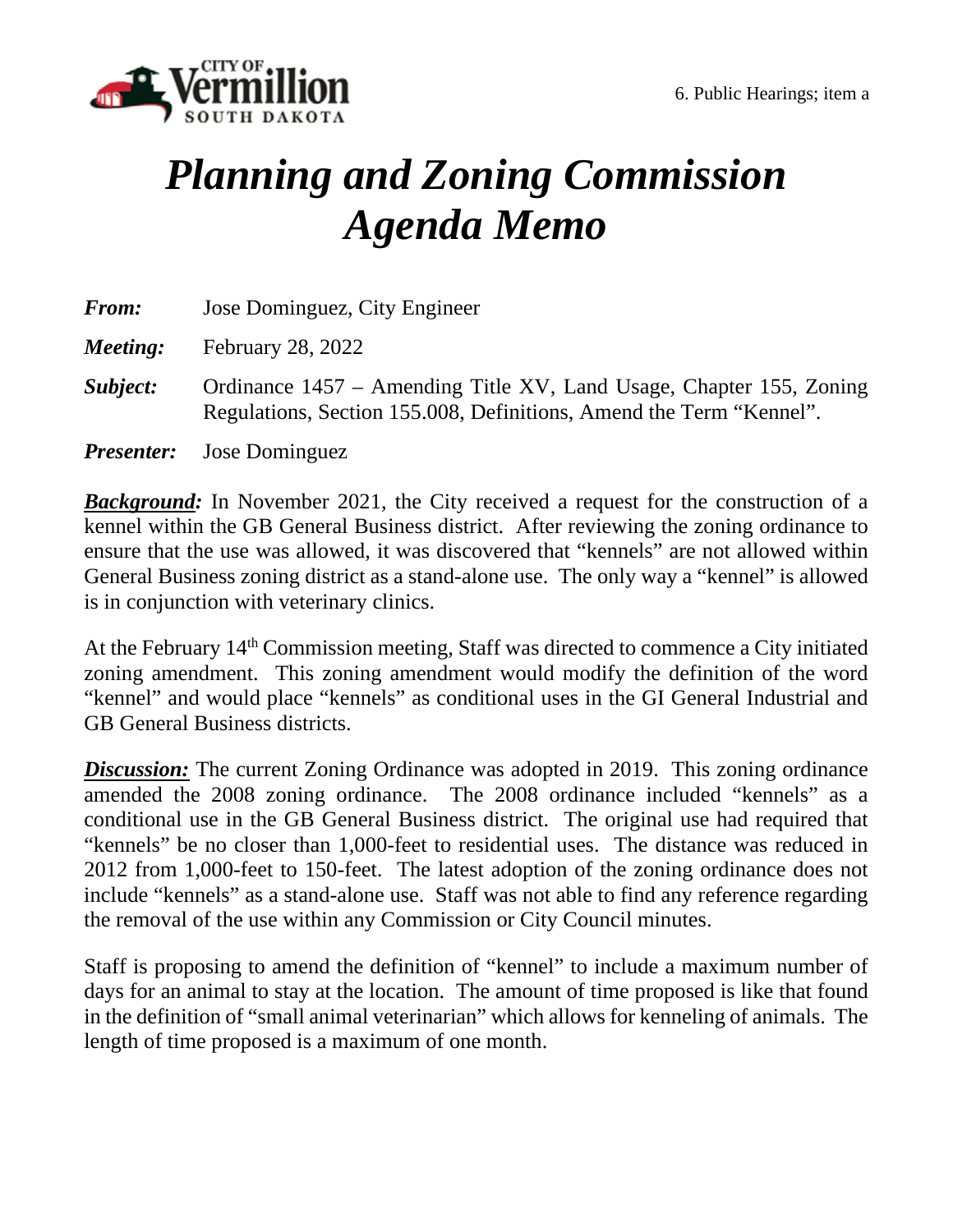*Compliance with Comprehensive Plan:* The City's comprehensive plan has a few goals and objectives that pertain to this item:

- Pg. 14 Provide attractive, inviting, quality retail shopping, and commercial services that are convenient to the existing and future Vermillion residents and visitors.
- Pg. 14 Provide a wide range of goods and services for Vermillion residents and visitors.

*Conclusion/Recommendations:* Staff recommends that the Commission consider the zoning ordinance amendment and make a recommendation to the City Council. Staff recommends adoption of the amendment to the definition.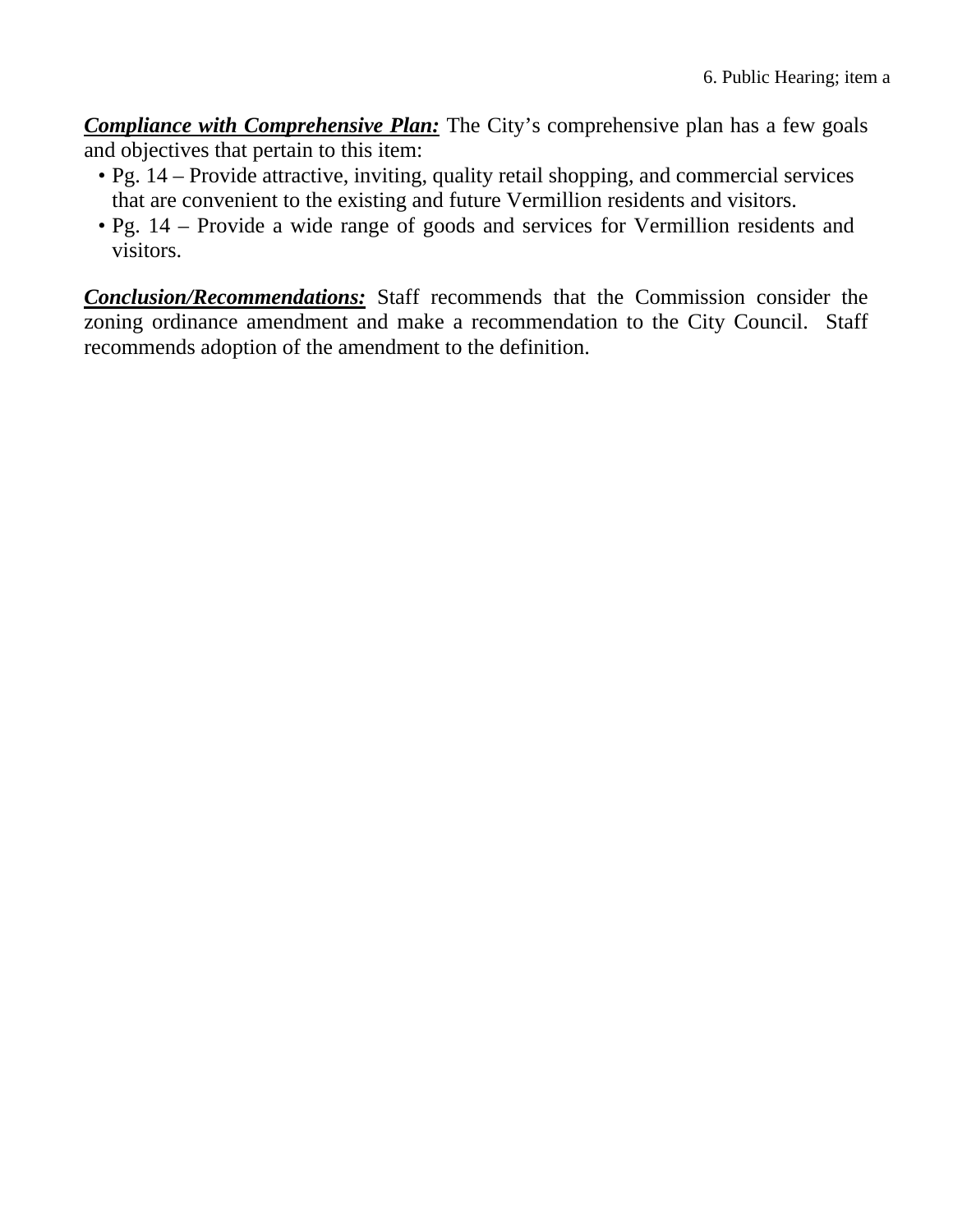#### **PROPOSED ORDINANCE 1454**

# **AN ORDINANCE AMENDING CITY OF VERMILLION CODE OF ORDINANCES TITLE XV, LAND USAGE, CHAPTER 155, ZONING REGULATIONS, SECTION 155.008, DEFINITIONS, AMEND THE TERM "KENNEL".**

**BE IT ORDAINED,** by the Governing Body of the City of Vermillion, South Dakota that the following section of Chapter 155 be amended by adding to the following verbiage to the existing definition of "KENNEL". All other portions of section 155.008 will remain as they are. Following is the amendment:

#### **§155.008 DEFINITIONS.**

**Kennel.** Any premise, or portion thereof, where dogs, cats, and other household pets are maintained, boarded, bred, or cared for, in return for remuneration, or are kept for the purpose of sale. Animals may be kept for a month at a time.

Dated at Vermillion, South Dakota this 21<sup>st</sup> day of March, 2022

# THE GOVERNING BODY OF THE CITY OF VERMILLION, SOUTH DAKOTA

 $BY$ 

Kelsey Collier-Wise, Mayor

ATTEST:

 $BY_{-}$ 

Katie E. Redden, Finance Officer

| March 7, 2022                  |
|--------------------------------|
| Second Reading: March 21, 2022 |
|                                |
| April 21, 2022                 |
|                                |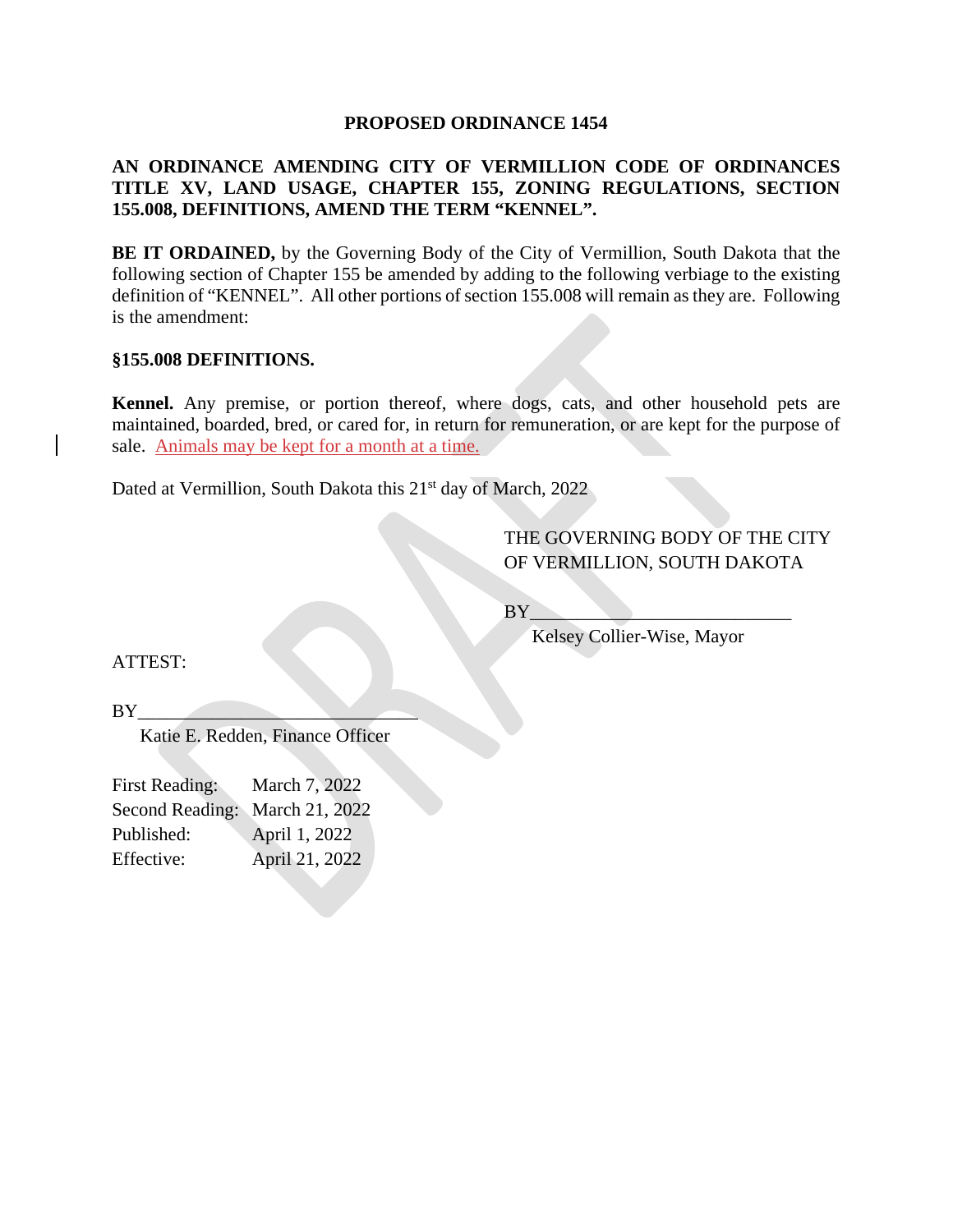

# *Planning and Zoning Commission Agenda Memo*

| <b>From:</b> | Jose Dominguez, City Engineer                                                                                                                                                                         |
|--------------|-------------------------------------------------------------------------------------------------------------------------------------------------------------------------------------------------------|
| Meeting:     | <b>February 28, 2022</b>                                                                                                                                                                              |
| Subject:     | Ordinance 1459 – Amending Title XV, Land Usage, Chapter 155, Zoning<br>Regulations, Section 155.037, GB General Business District, (B) Conditional<br>Uses, to include "Kennel" as a Conditional Use. |
|              | <b><i>Presenter:</i></b> Jose Dominguez                                                                                                                                                               |

*Background:* In November 2021, the City received a request for the construction of a kennel within the GB General Business district. After reviewing the zoning ordinance to ensure that the use was allowed, it was discovered that "kennels" are not allowed within General Business zoning district as a stand-alone use. The only way a "kennel" is allowed is in conjunction with veterinary clinics.

At the February 14<sup>th</sup> Commission meeting, Staff was directed to commence a City initiated zoning amendment. This zoning amendment would modify the definition of the word "kennel" and would place "kennels" as conditional uses in the GI General Industrial and GB General Business districts.

**Discussion:** The current Zoning Ordinance was adopted in 2019. This zoning ordinance amended the 2008 zoning ordinance. The 2008 ordinance included "kennels" as a conditional use in the GB General Business district. The original use had required that "kennels" be no closer than 1,000-feet to residential uses. The distance was reduced in 2012 from 1,000-feet to 150-feet. The latest adoption of the zoning ordinance does not include "kennels" as a stand-alone use. Staff was not able to find any reference regarding the removal of the use within any Commission or City Council minutes.

This amendment is Staff's attempt to place kennels as a conditional use in the GB General Business district. Besides allowing kennels as conditional uses, the amendment will also require that kennels be at least 150-feet away from residential districts. This would be measured from building to building. It should also be noted that "Small Animal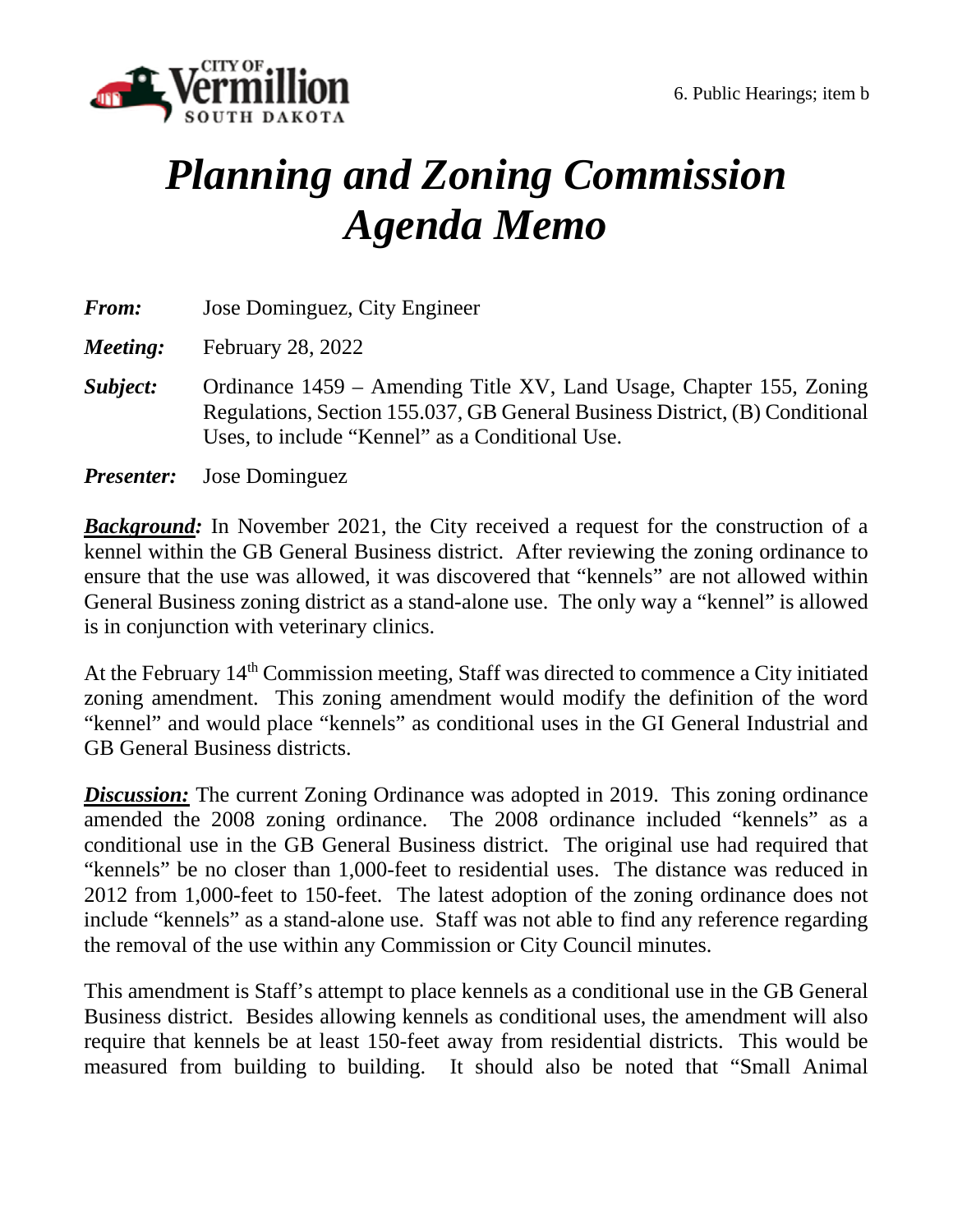Veterinarians" are also a conditional use within the General Business district. This use also includes kenneling and they also have the same distance restriction.

On a later agenda item being discussed Staff will be asking the Commission to consider placing "Kennel" use as a conditional use in the GI General Industrial district. If both amendments are adopted by the City Council, the available locations to start a kenneling business will be greatly increased.

*Compliance with Comprehensive Plan:* The City's comprehensive plan has a few goals and objectives that pertain to this item:

- Pg. 14 Provide attractive, inviting, quality retail shopping, and commercial services that are convenient to the existing and future Vermillion residents and visitors.
- Pg. 14 Provide a wide range of goods and services for Vermillion residents and visitors.

*Conclusion/Recommendations:* Staff recommends that the Commission consider the zoning ordinance amendment and make a recommendation to the City Council. Staff recommends adoption of the amendment to the GB General Business district by including "Kennel" as a conditional use.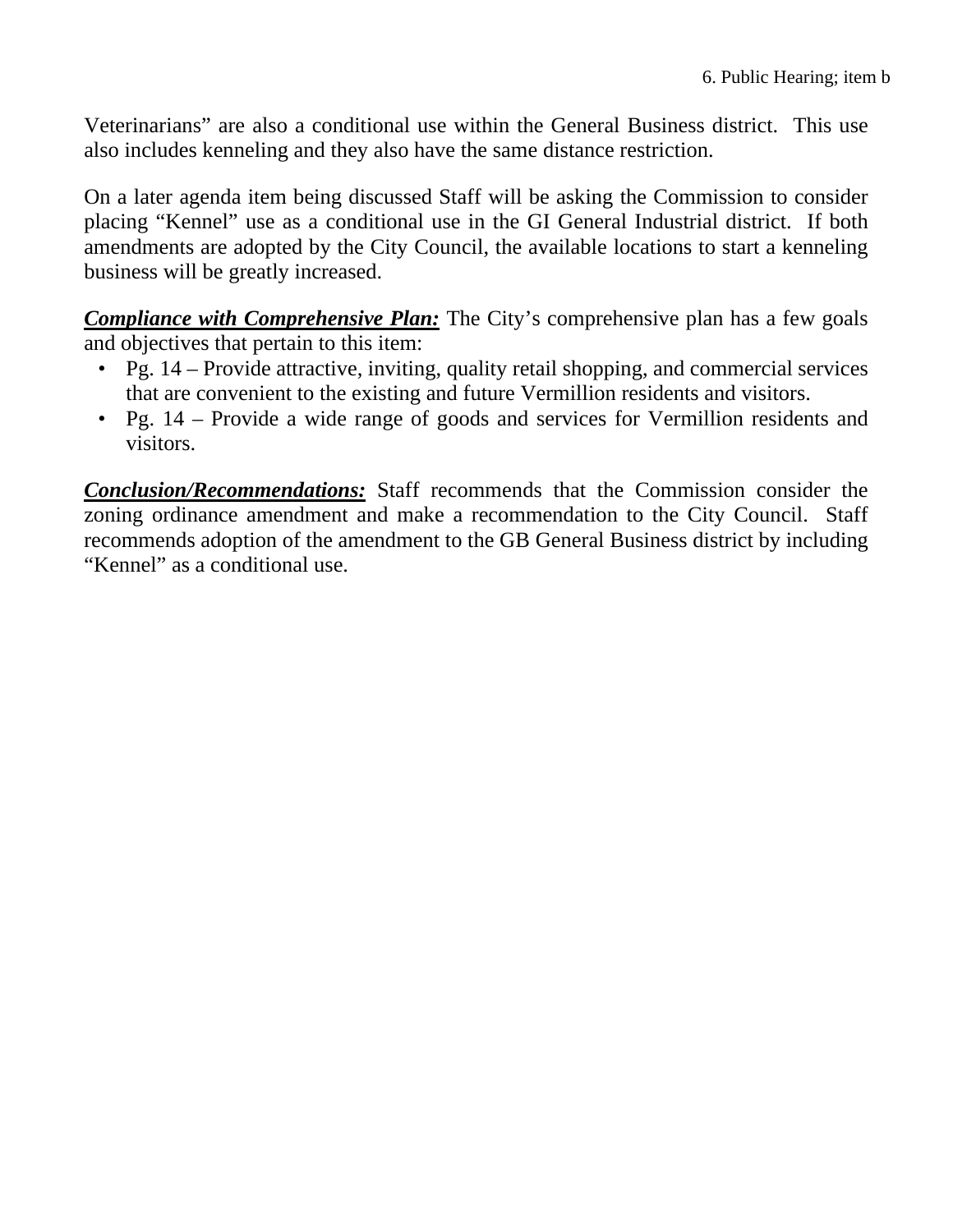#### **PROPOSED ORDINANCE 1459**

# **AN ORDINANCE AMENDING CITY OF VERMILLION CODE OF ORDINANCES TITLE XV, LAND USAGE, CHAPTER 155, ZONING REGULATIONS, SECTION 155.037, GB GENERAL BUSINESS DISTRICT, (B) CONDITIONAL USES, TO INCLUDE "KENNEL" AS A CONDITIONAL USE.**

**BE IT ORDAINED,** by the Governing Body of the City of Vermillion, South Dakota that the following section of Chapter 155 be amended by including the "Kennel" use as a conditional use. All other portions of section 155.037 (B) will remain as they are. Following is the amendment:

## **§155.039 GI GENERAL INDUSTRIAL DISTRICT**

## **(B) CONDITIONAL USES.**

| <b>Conditional Use</b> | <b>Applicable Standards</b>                                                                                                                                                 |
|------------------------|-----------------------------------------------------------------------------------------------------------------------------------------------------------------------------|
| Kennel                 | Located 150 feet from residential district area.<br>(measured from the closest point of the outside)<br>walls of both structures)<br>88 155.070, 155.072, 155.073, 155.077, |
|                        | 155.095(A)                                                                                                                                                                  |

Dated at Vermillion, South Dakota this 21<sup>st</sup> day of March, 2022

# THE GOVERNING BODY OF THE CITY OF VERMILLION, SOUTH DAKOTA

 $BY$ 

Kelsey Collier-Wise, Mayor

ATTEST:

 $BY$ 

Katie E. Redden, Finance Officer

| <b>First Reading:</b>          | March 7, 2022  |
|--------------------------------|----------------|
| Second Reading: March 21, 2022 |                |
| Published:                     | April 1, 2022  |
| Effective:                     | April 21, 2022 |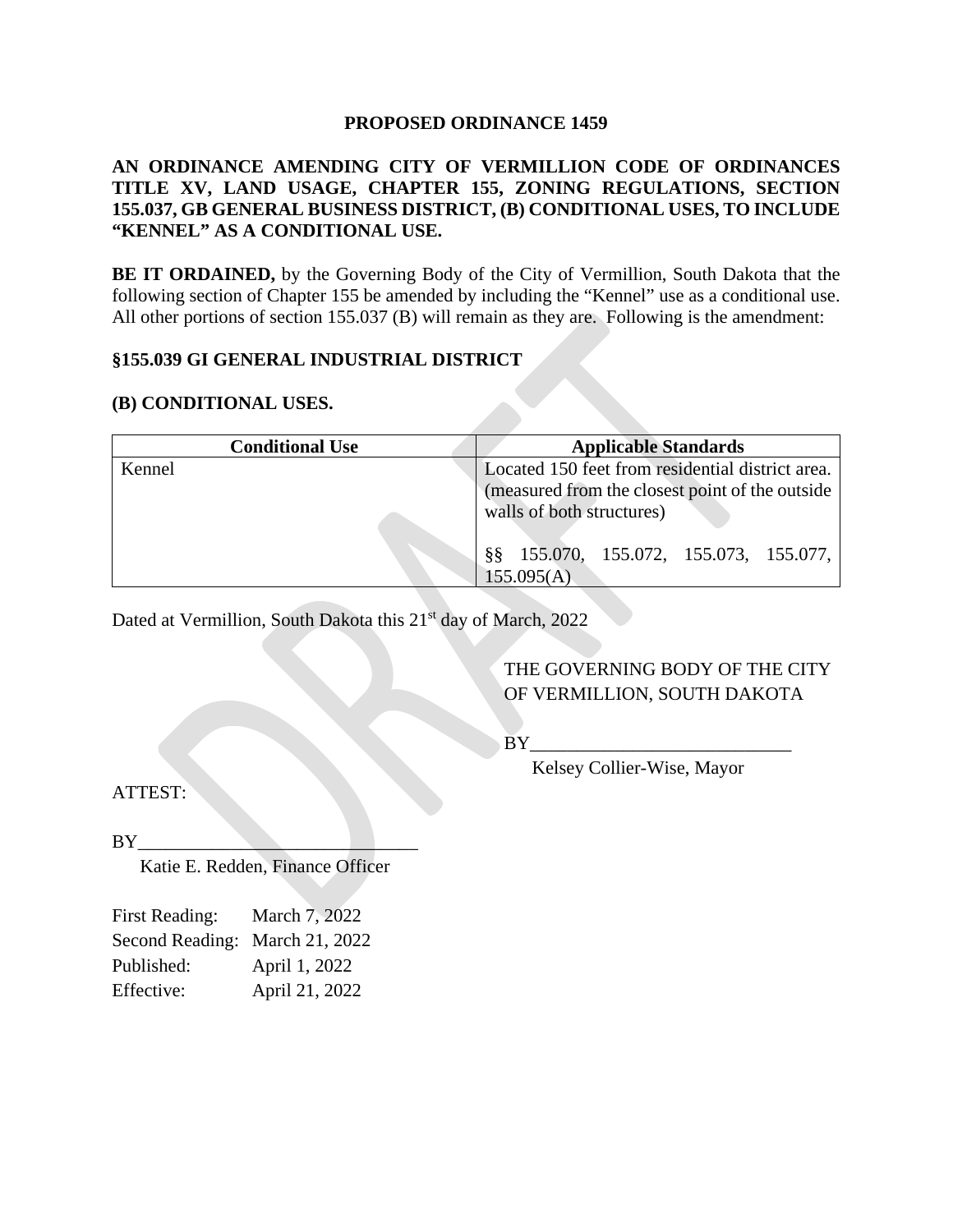

# *Planning and Zoning Commission Agenda Memo*

| <b>From:</b> | Jose Dominguez, City Engineer                                                                                                                                                                           |
|--------------|---------------------------------------------------------------------------------------------------------------------------------------------------------------------------------------------------------|
| Meeting:     | <b>February 28, 2022</b>                                                                                                                                                                                |
| Subject:     | Ordinance 1458 – Amending Title XV, Land Usage, Chapter 155, Zoning<br>Regulations, Section 155.039, GI General Industrial District, (B) Conditional<br>Uses, to include "Kennel" as a Conditional Use. |
|              | <b><i>Presenter:</i></b> Jose Dominguez                                                                                                                                                                 |

*Background:* In November 2021, the City received a request for the construction of a kennel within the GB General Business district. After reviewing the zoning ordinance to ensure that the use was allowed, it was discovered that "kennels" are not allowed within General Business zoning district as a stand-alone use. The only way a "kennel" is allowed is in conjunction with veterinary clinics.

At the February 14<sup>th</sup> Commission meeting, Staff was directed to commence a City initiated zoning amendment. This zoning amendment would modify the definition of the word "kennel" and would place "kennels" as conditional uses in the GI General Industrial and GB General Business districts.

*Discussion:* The current Zoning Ordinance was adopted in 2019. This zoning ordinance amended the 2008 zoning ordinance. The 2008 ordinance included "kennels" as a conditional use in the GB General Business district. The original use had required that "kennels" be no closer than 1,000-feet to residential uses. The distance was reduced in 2012 from 1,000-feet to 150-feet. The latest adoption of the zoning ordinance does not include "kennels" as a stand-alone use. Staff was not able to find any reference regarding the removal of the use within any Commission or City Council minutes.

This amendment is Staff's attempt to place kennels as a conditional use in the GI General Industrial district. Placing the use in this district, in addition to the GB General Business district, will increase the location where a possible kenneling business may start. Besides allowing kennels as conditional uses, the amendment will also require that kennels be at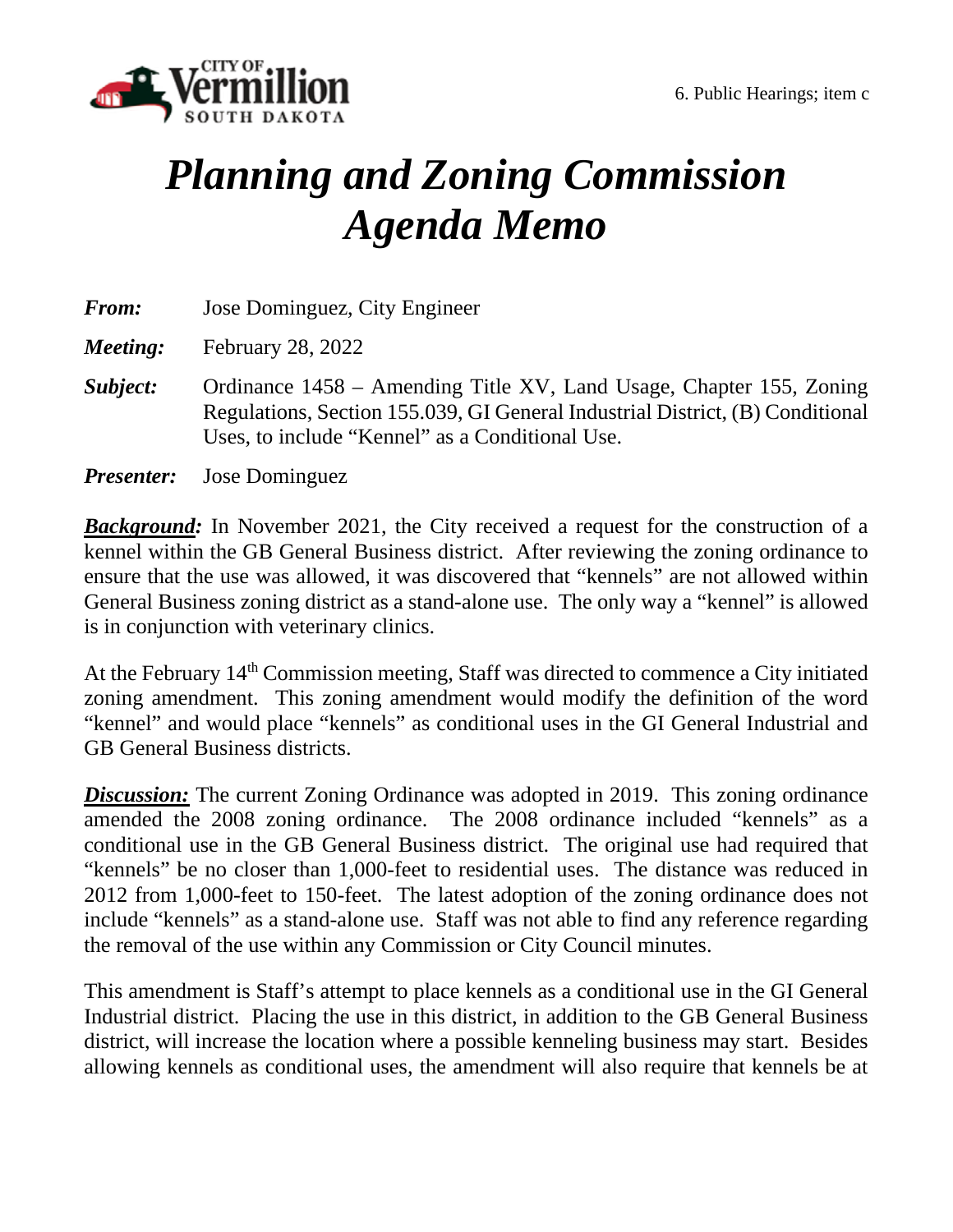least 150-feet away from residential districts. This would be measured from building to building.

*Compliance with Comprehensive Plan:* The City's comprehensive plan has a few goals and objectives that pertain to this item:

- Pg. 14 Provide attractive, inviting, quality retail shopping, and commercial services that are convenient to the existing and future Vermillion residents and visitors.
- Pg. 14 Provide a wide range of goods and services for Vermillion residents and visitors.

*Conclusion/Recommendations:* Staff recommends that the Commission consider the zoning ordinance amendment and make a recommendation to the City Council. Staff recommends adoption of the amendment to the GI General Industrial district by including "Kennel" as a conditional use.